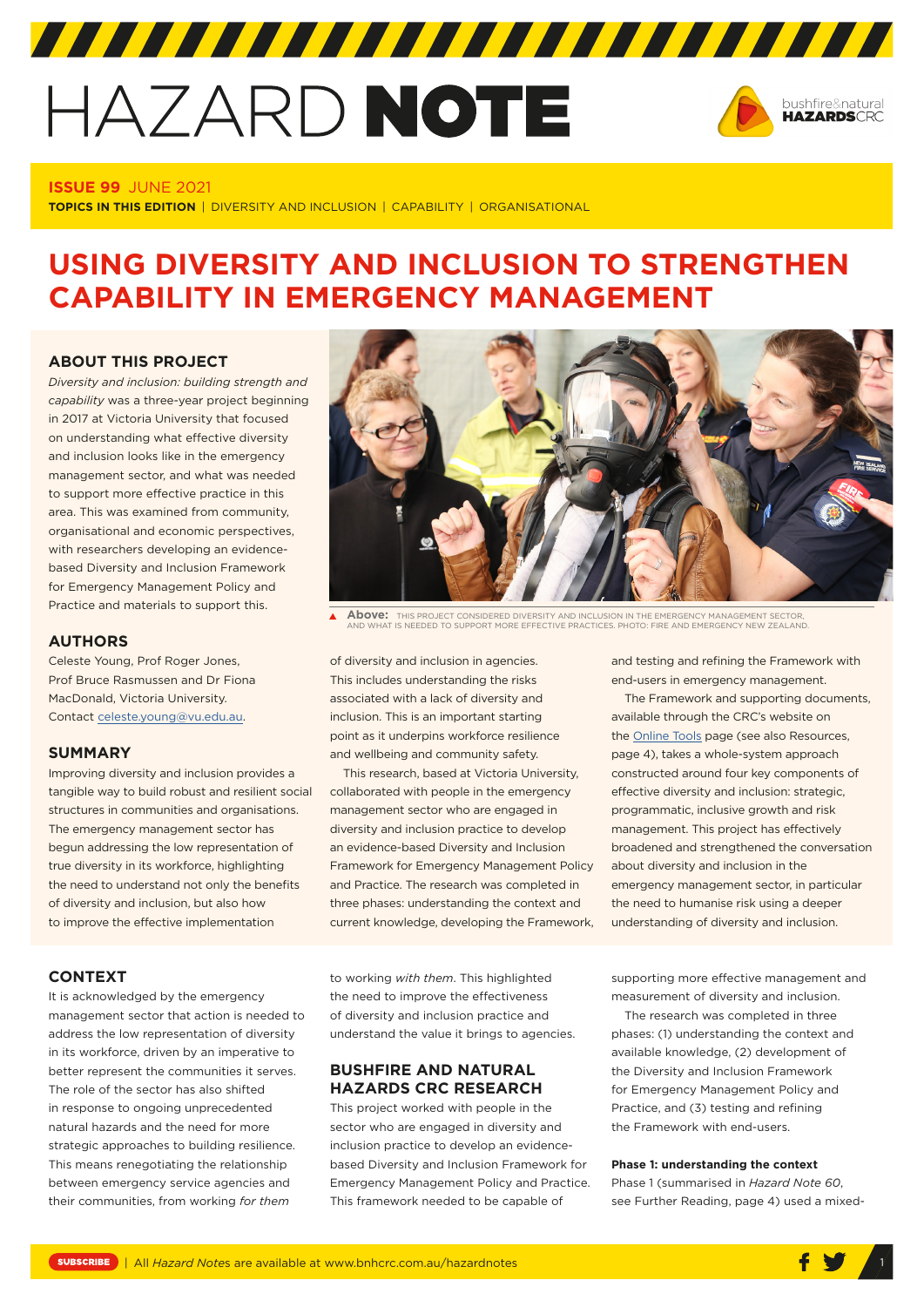

method approach that incorporated case studies, semi-structured interviews, focus groups, decision-making assessments, desktop reviews and ongoing review and feedback with end-users.

The initial literature review assessed where diversity and inclusion practice was considered effective, the contributing factors to effectiveness and its benefits throughout the emergency services. The emergency services were not wellrepresented in the literature and it was concluded that there were no suitable frameworks available. It was also found that the literature has shifted focus from addressing diversity towards understanding the role of inclusion. This switch highlights the role of systemic approaches and the importance of understanding context in relation to achieving effective outcomes.

Researchers then developed case studies with three emergency service agencies – Fire and Rescue NSW, Queensland Fire and Emergency Services, and the South Australia State Emergency Service – to inform the context. Researchers conducted 33 interviews with representatives across different areas of each organisation, focusing on managers at all levels. The case studies highlighted that, while diversity and inclusion was present in all organisations, it was not well-integrated into systems and processes, or connected to day-to-day decision making and tasks.

The three community case studies of culturally and linguistically diverse (CALD) communities and organisational assessments undertaken found that the limited cultural awareness of these communities and organisational cultures were key barriers for diversity and inclusion.

# **WHAT IS DIVERSITY AND INCLUSION?**

**Diversity** refers to the blend of people in organisations or communities and how they are different, how they identify to their social and professional identity, and their ability to achieve goals and objectives.

**Inclusion** occurs when differences are valued and people can contribute fully, to enhance organisational performance though structures and ways of working that accommodate and support the needs of diverse individuals or groups. **The interaction between the two:** put simply by lead researcher Celeste Young: "Diversity is what creates the changes and inclusion is how you manage it."

At the end of phase one, key components for the Framework were identified. These were organised across the following areas: a strategic process of change, a programmatic continuous-improvement process and organic bottom-up growth.

#### **Phase 2: developing the Framework**

The draft Framework's components were refined through a series of consultations with working group members and key stakeholders.

Researchers hosted a scenario workshop in 2018, which was attended by 21 diversity and inclusion practitioners from 10 emergency management, community, research and diversity and inclusion-related industry bodies and agencies. The workshop explored three scenarios, revealing the extent of diversity and inclusion-related risk to emergency service agencies. Inclusive practice was central to the mitigation and management of social, human and innovation risk and often not formally recognised or acknowledged. Identifying these risks provided the connection between day-to-day tasks and the business imperative for emergency service agencies. It also helped demonstrate the key role that diversity and inclusion plays in community and organisational safety and wellbeing. This provided a focus for the Framework and helped identify key activities, attributes, capabilities and skills that need to be included in risk management processes.

The economic case study undertaken of the Fire and Rescue NSW's Indigenous Fire and Rescue Employment Strategy program found that every dollar spent generated \$20 of benefits. It also found that development of economic tools was needed to ascertain benefits for other areas of diversity, such as the CALD community.

The investigation into young people and CALD communities found that although culturally and linguistically diverse communities have many capabilities, these have not been examined with respect to various needs, which can be a barrier to their use (MacDonald, 2020).

#### **Phase 3: testing the Framework**

The Framework was adjusted in response to feedback from policy makers and practitioners, integrating the various mapping exercises and key findings collected in Phases 1 and 2. Researchers documented 15 case studies of best practice from interviews with program leaders. They also summarised key lessons learnt to date and identified practitioner

support tools. Guidance in relation to building inclusive partnerships with young people and CALD communities was also developed (see Resources, page 4).

# **RESEARCH FINDINGS Diversity and Inclusion Framework for Emergency Management Policy and Practice**

The final Diversity and Inclusion Framework for Emergency Management Policy and Practice (Young and Jones, 2020) and the supporting documents can be accessed on the CRC's website via the [Driving Change Online Tools](https://www.bnhcrc.com.au/driving-change/tools) page (see also Resources, page 4).

The Framework (see Figure 1, page 3) is constructed around four components:

- strategic transformational change
- programmatic continuous improvement
- inclusive growth bottom-up engagement
- risk management human, social and innovation risk associated with diversity and inclusion.

It takes a whole-system approach, linking together these key components, and shows how diversity and inclusion is managed and measured. The key focus is the management of risk, which provides the starting point for integration across organisational systems and links it to practice and day-to-day tasks. By using current systems and a systemic risk approach, it is possible to embed diversity and inclusion in practices and policy so that it supports accountability, and places it in a context where it is visible and where established tools can be built upon.

The Framework guides the reader through the continuous improvement process, outlines what inclusive growth looks like from the bottom-up, explains how to integrate diversity and inclusion using the risk process, and identifies key areas of activity required for effective integration.

It is designed to be flexible and adaptable, to aid decision making in a range of different contexts, and to be useful in full or in parts, depending on the situation and context.

There are three supporting documents also available with the Framework on the [CRC's Driving Change website](https://www.bnhcrc.com.au/driving-change/tools) (see also Resources, page 4):

• *Learning as we go: developing effective inclusive management* presents case studies of best practice and knowledge, highlighting that emergency services agencies are learning and building inclusive management as they go and that some of the best resources that agencies have are the practitioners themselves. It also provides resource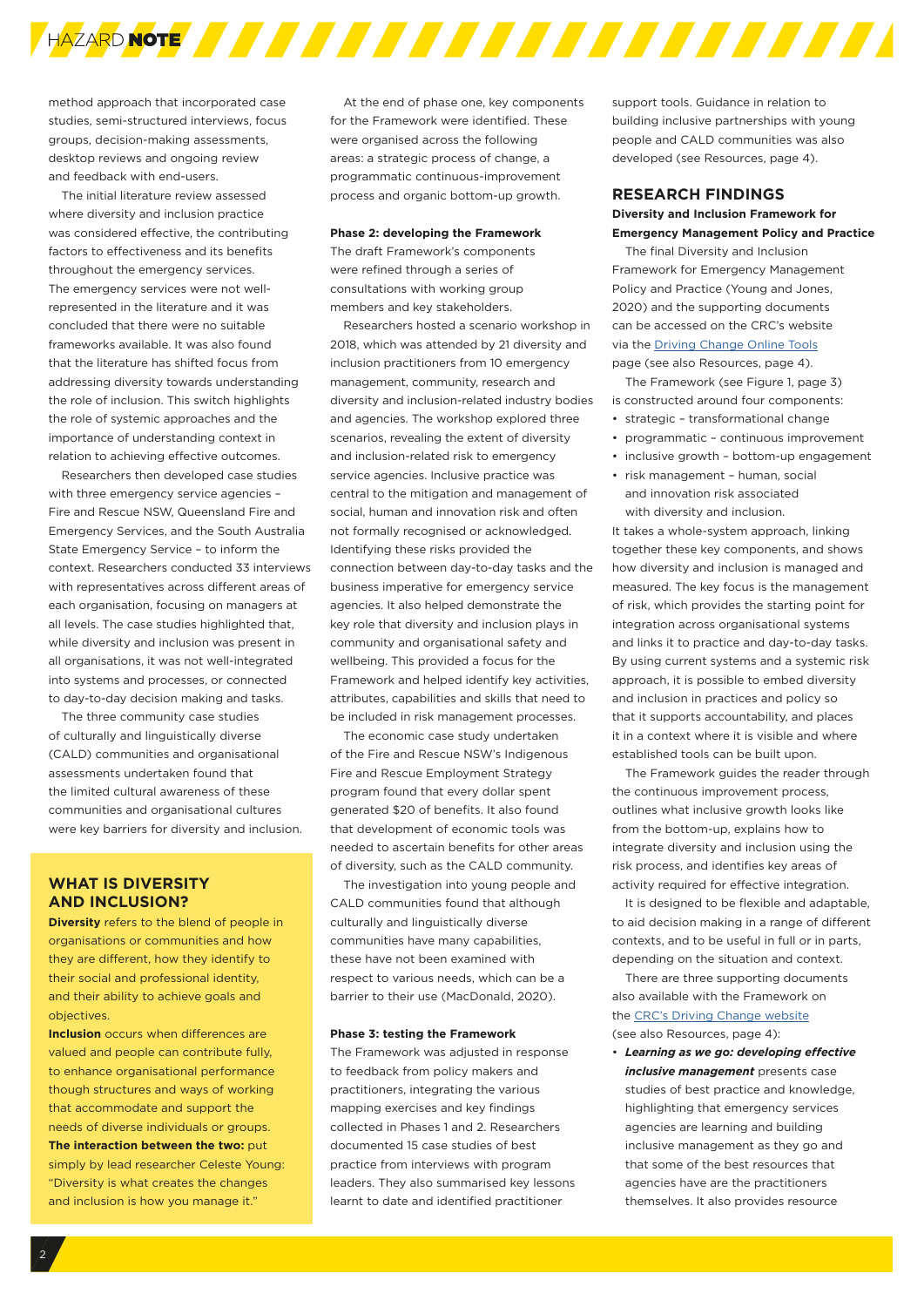

**Figure 1:** KEY COMPONENTS OF PRACTICE IN THE DIVERSITY AND INCLUSION FRAMEWORK FOR THE DIVERSITY AND INCLUSION FRAMEWORK FOR EMERGENCY MANAGEMENT POLICY AND PRACTICE.

materials developed to support diversity and inclusion practitioners.

- *Young people and the emergency services: working towards inclusive partnerships* provides an overview of what is important to people aged 18 to 25, their areas of interest and their motivations to engage with community. It provides strategies (including links to existing resources and checklists) of how work with young people, and highlights the skills, attributes and capabilities that young people bring to an organisation.
- *Building inclusive partnerships with culturally and linguistically diverse (CALD) communities* provides basic guidance for emergency services practitioners to support the building of respectful and inclusive partnerships with CALD communities. It focuses on general guidance that applies when working with all CALD communities, also highlighting the need to adapt practices that work with each community's specific needs.

## **Other key findings and concluding statements:**

- Effective diversity and inclusion is an imperative for all emergency service agencies if they are to mitigate and manage the human, social and innovation risk associated with the changing risk landscape occupied by organisations and communities.
- Implementation of diversity and inclusion is present in emergency service agencies but often lacking and not well-integrated into organisational systems, focusing on 'obtaining (gender-based) diversity quotas' rather than creating an inclusive culture.
- The benefits of diversity and inclusion are often not well understood at an organisational level or are seen as a cost, showing that diversity and inclusion

skills are not being acknowledged in the same way as more technical skills. There is also a lack of awareness of what constitutes appropriate language use and behaviours in relation to diverse communities and individuals.

- The risks associated with diversity and inclusion are not new but are still largely unrecognised as part of formal risk management within organisations. Skills and capabilities associated with diversity and inclusion practice were, for the most part, being given a lower priority than those required to manage more established and accepted risks. If left unmanaged, diversity and inclusion risks are likely to 'impair the ability of emergency service agencies to perform their functions effectively' (Young & Jones, 2019b).
- Improving diversity and inclusion provides a tangible way to build robust and resilient social infrastructure in communities and organisations.
- Diversity and inclusion is not a fixedpoint destination to arrive at. It is a series of destinations that organisations and communities move through as they work towards a desired, inclusive vision. This vision provides the destination that enables the development of the transitions needed to achieve an outcome.
- Inclusion is not about being permissive. It is about understanding the formation of new boundaries and who should decide what those boundaries are. It is also not one conversation, but many different voices coming together to negotiate a collaborative outcome.
- Statements of inclusion drafted by diverse groups that outline the terms of their inclusion are needed to enable negotiation from a position of empowerment. These statements support the development of respectful relationships that celebrate difference through a shared understanding of what is needed and how it is needed.

# **HOW IS THE RESEARCH BEING USED?**

This project has effectively broadened and strengthened the conversation about diversity and inclusion in the emergency management sector, in particular the need to humanise risk using diversity and inclusion. The research outputs have received high levels of uptake during the project and are being used across a number of organisations and agencies in decision making, and to inform the development of frameworks and programs. This has been aided by the sector's focus

on progressing the diversity and inclusion agenda, and the work of peak agencies and end-user organisations to develop programs and leadership. Collaboration and commitment of the end-user group has been integral to the effectiveness and impact of this project, who have actively participated, supported and promoted the work.

A major impact reported by end-users has been the change of narrative from one about 'men and women' and 'the right thing to do to' to having diversity and inclusion as a risk-based business imperative that requires inclusive practice to be effective. Some organisations have also started to include these risks in their risk registers. For stakeholders, it has also provided a consolidation of practitioner knowledge that has been reported as useful and assisted in practitioners being able to articulate and provide evidence of the value of the work they do.

In December 2020, lead researcher Celeste Young (Victoria University) – alongside an all-female line-up from the CRC, Women and Firefighting Australasia, Queensland Fire and Emergency Services, and Fire and Emergency New Zealand – hosted an online forum called 'Diversity and inclusion in emergency management: from policy to practice' (see Resources, page 4). The forum was attended by more than 150 people from across the sector, for a valuable discussion about the evolution of inclusive practice, the purpose of diversity, and the critical role of inclusion within emergency service agencies, communities and other organisations.

This research was also recently highlighted in a report jointly published by the Male Champions of Change and AFAC, titled *Gender balance in fire and emergency: going beyond it's the right thing to do' – the case for change*, demonstrating the clear case for improving gender balance in the sector (see Further Reading, page 4). The report directly draws on the work of this project, noting that this research has been very effective in describing the significant risks associated with not taking action to address the challenges of diversity and inclusion in the Australasian emergency management sector.

# **FUTURE DIRECTIONS**

Considerable work is still needed in developing measurement protocols, particularly those related to economic evaluation and the effectiveness of inclusion, as well as work to identify and document the specific capabilities and skills required to support this. As diversity